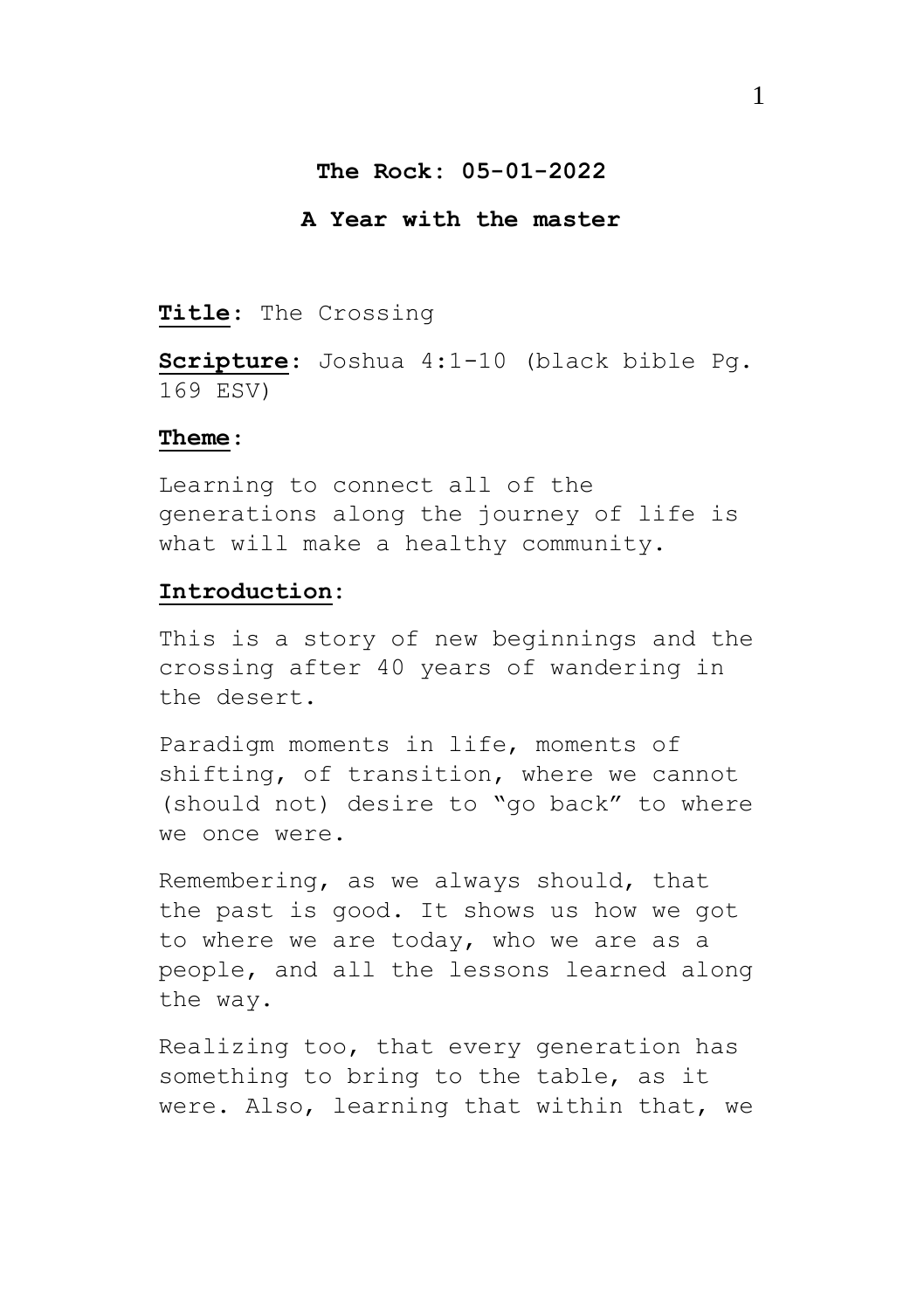must understand that this age, this time we are in is different.

That means, some things which worked before, simply will not work any longer, and yet, some will.

We often times blame the younger generation for being a particular way, then in turn blame the older generation for being a peculiar way.

As if somehow from some perspective each generation is wrong. That is a dangerous blanket statement which makes a bunch of shallow assumptions.

Let's remember, that all of us here were young once, and all of us here will be old at some point. So, what if…

From God's perspective, we find that they are both right, both are necessary for the health and vibrancy of the Church and this community, as well as for growing forward into the next season of life.

Each generation wrestles with or has wrestled with its own set of concerns and issues. Learning to navigate the culture we are set down in, all in order to make the gospel clear to each passing generation.

I'm reminded of Paul's teaching regarding the next generation of church leaders: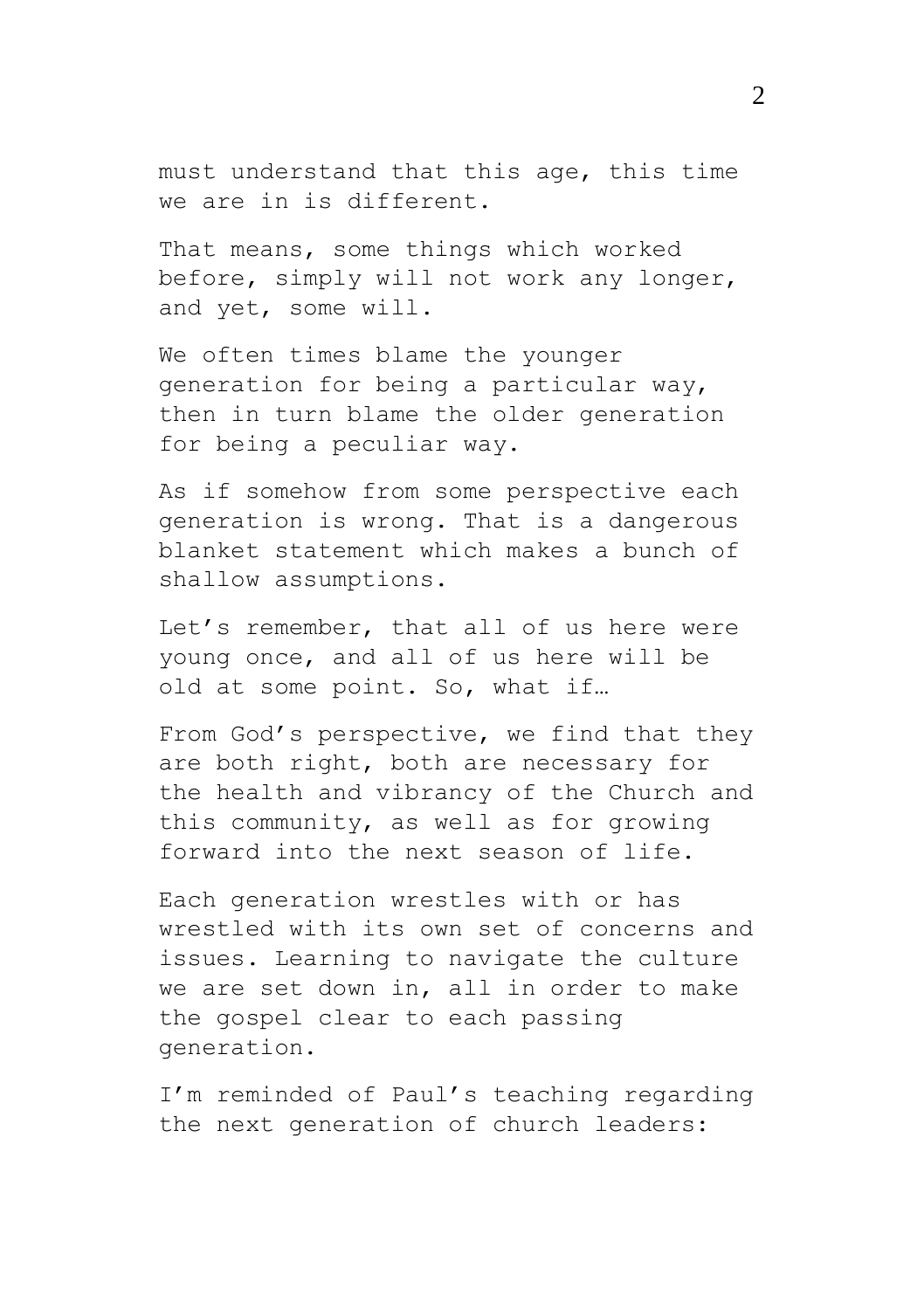## **-2 Timothy 2:1-2 (ESV)**

"You then, my child, be strengthened by the grace that is in Christ Jesus, and what you have heard from me in the presence of many witnesses entrust to faithful men\*, who will be able to teach others also."

(-Anthropoi, means both men and women depending on its context.)

### **-2 Timothy 4:1-5 (ESV)**

"I charge you in the presence of God and of Christ Jesus, who is to judge the living and the dead, and by his appearing and his kingdom: preach the word; be ready in season and out of season; reprove, rebuke, and exhort, with complete patience and teaching. For the time is coming when people will not endure sound teaching, but having itching ears they will accumulate for themselves teachers to suit their own passions, and will turn away from listening to the truth and wander off into myths. As for you, always be sober-minded, endure suffering, do the work of an evangelist, fulfill your ministry.

It's important for us to understand what Paul is getting at here. He is not saying that once you hit a particular age, God has no use for you, so make sure you keep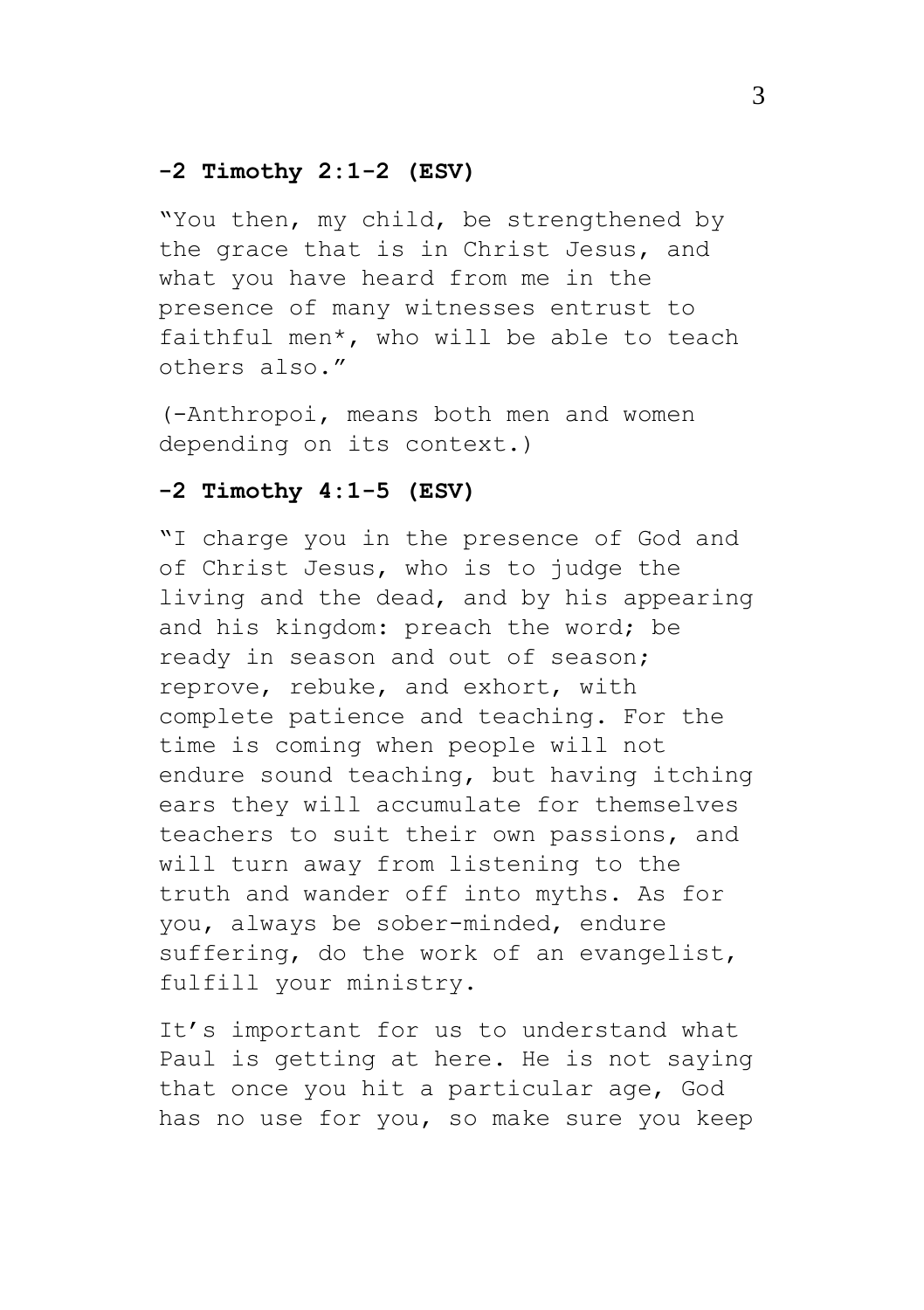your people trained, so I can take a break.

As if when a person hits geezer-hood, they have nothing to offer. That is a cultural perspective that has for whatever reason infected the church.

I am convinced as well, that it is part of why we struggle to find folks to volunteer for things like nursery and kid's church. Not a guilt thing, a fact thing.

Younger folks feel, for various reason that this is a service provided to take advantage of, and older folks look at it as if it's a "been there done that, it's the next generations turn" attitude.

Both perspectives create an unhealthy community of believers, where instead, we ought to be looking at how and where we can serve at every age, most especially if we are taking advantage of programs.

I'm reminded again of my friend Dave Southwick and what he always taught, you have to be reaching up a couple steps on the ladder -to the older generation, and a couple steps down to then mentor the generation coming up.

Working together to help each other become the best individual and then in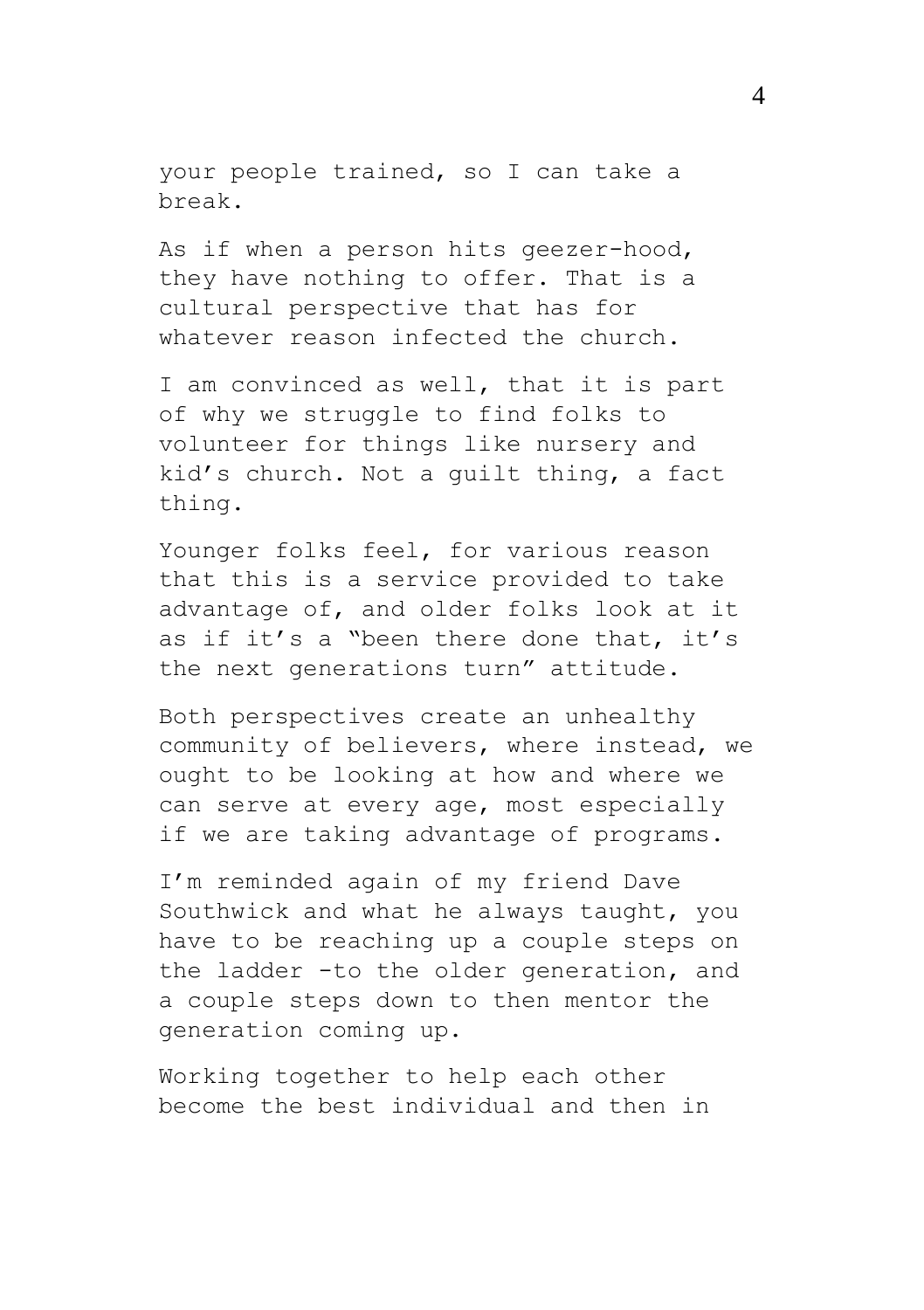turn the healthy community God calls us to be.

For if there are any gaps in the process, "skipping an entire generation" for example, then our community becomes unhealthy -forgetful of the things which have gone before.

All of which are necessary in order to launch forward in the healthiest way possible. God Himself, always provides the reminders, the people, the memory stones for that journey.

### **The Story:**

Why? Because each step of the journey has its unique set of circumstances, concerns and challenges. Culture changes and shifts while the Gospel remains constant.

Learning that our anchor in any storm, the Truth of the Scriptures is what grounds us in all of the chaos, keeps us within proper perspective in a world which has its feet firmly planted in midair.

This is not any disrespect; it is simply a truthful observation. Without any reference point for morality and truth, we, as human beings, create our own.

When that happens, truth is anchored inside of ourselves, and then it changes,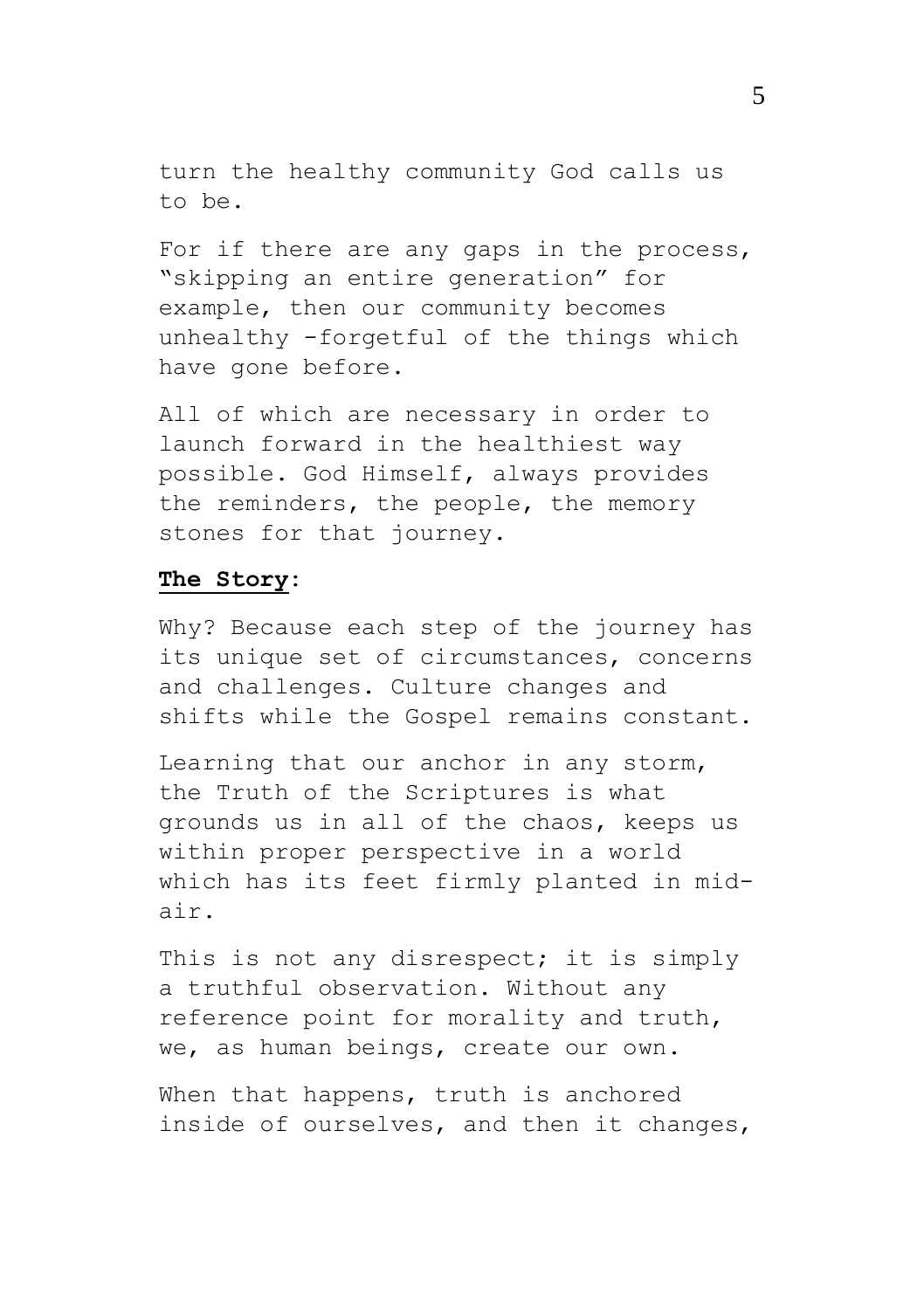shifts and fluctuates depending on how we feel, what our circumstances are, and our opinion. (Look at Judges) everyone did as they saw fit. There was no king, no reference point-they had forgotten…

One of the most important things about these "twelve stones" Joshua was called to set up is that of being a reminder, a reference point.

1-Of who they were

2-Of who they were becoming

3-Of who they will become

All in order that God be glorified and be the center of their truth and worship:

# **-Joshua 4:6-7 (ESV)**

"…that this may be a sign among you. When your children ask in time to come, 'What do those stones mean to you?' then you shall tell them that the waters of the Jordan were cut off before the ark of the covenant of the Lord. When it passed over the Jordan, the waters of the Jordan were cut off. So these stones shall be to the people of Israel a memorial forever."

Discipleship and teaching the community of believers the victories, as well as the losses (mistakes) of the past.

6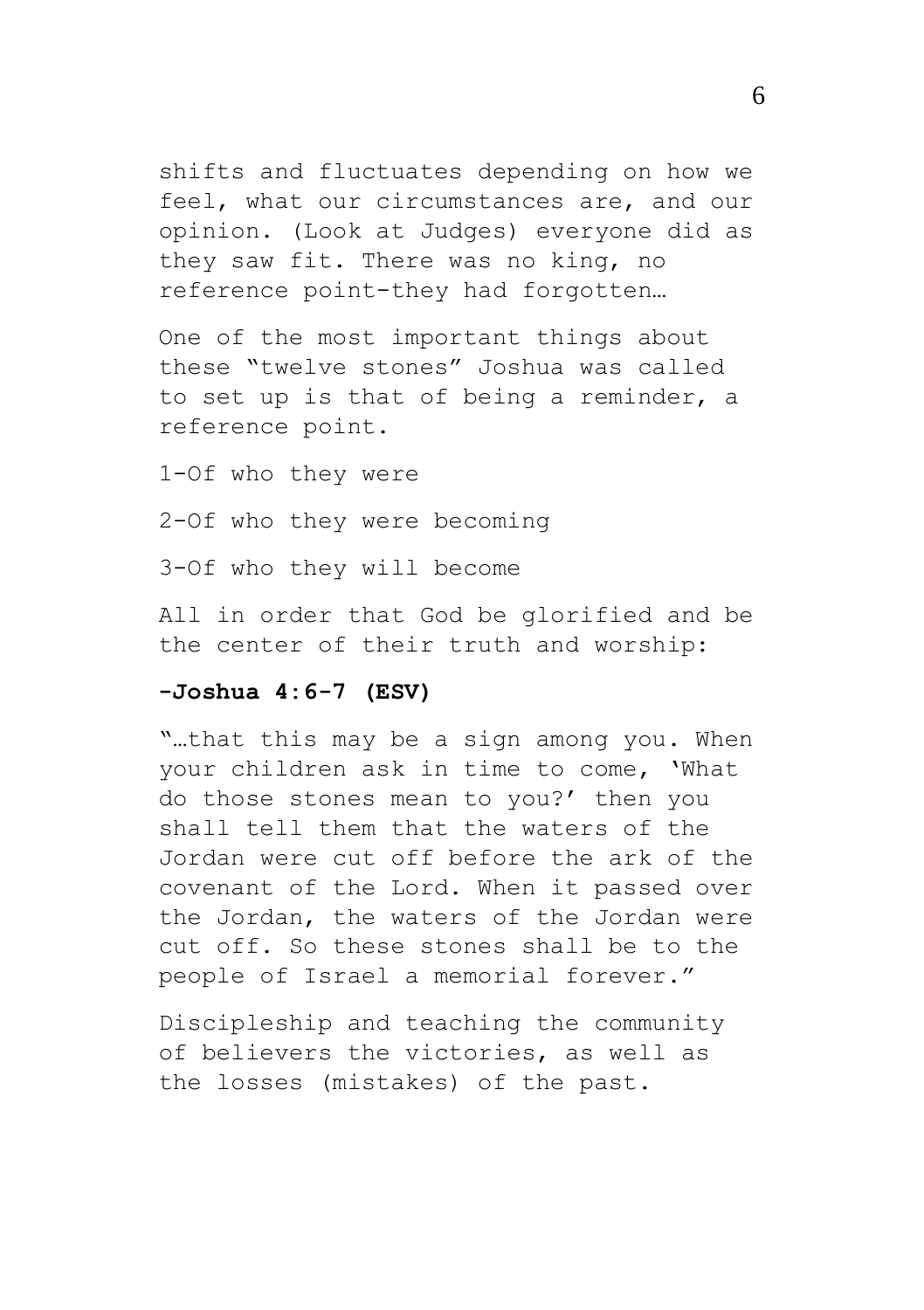At the same time, to remind the children that they were in fact, the children of grace and the promise of God, that they are His very own.

Why? Well, because the first go at entering the promise land was a failure which cost them 40 years.

Now, I leave it with you to look at and see, but in Numbers 13-14 where Moses sends the twelve spies into the land of Canaan to scout things out.

After 40 days of spying out the land, the spies return with their report. The Land is everything God said it would be.

But-the people that live there are big and there are a lot of them. We cannot take that place.

### **-Numbers 13:25-29 (ESV)**

"At the end of forty days they returned from spying out the land. And they came to Moses and Aaron and to all the congregation of the people of Israel in the wilderness of Paran, at Kadesh. They brought back word to them and to all the congregation, and showed them the fruit of the land. And they told him, "We came to the land to which you sent us. It flows with milk and honey, and this is its fruit. However, the people who dwell in the land are strong, and the cities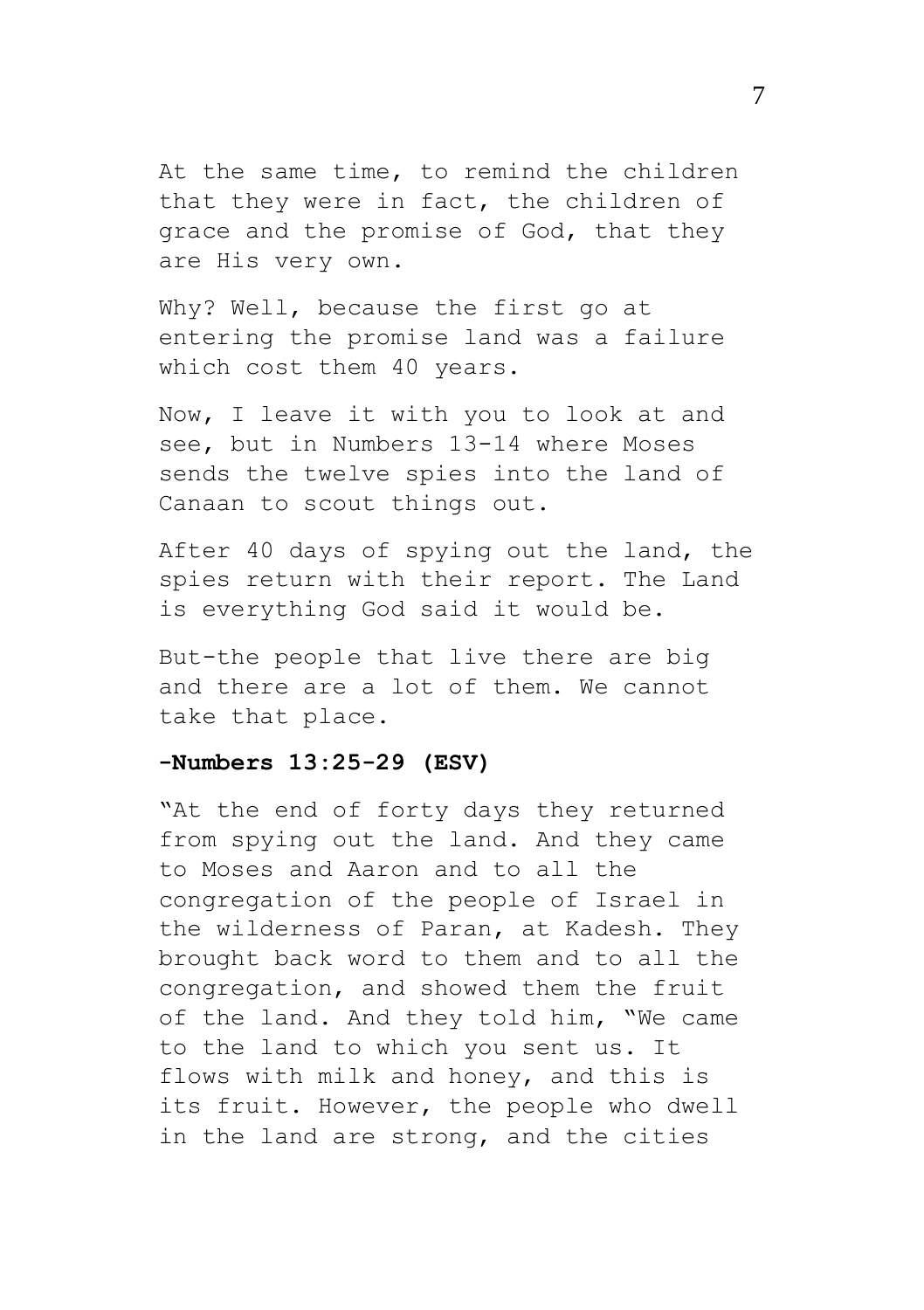are fortified and very large. And besides, we saw the descendants of Anak there. The Amalekites dwell in the land of the Negeb. The Hittites, the Jebusites, and the Amorites dwell in the hill country. And the Canaanites dwell by the sea, and along the Jordan."

Ten say no way. But-Caleb…

### **-Numbers 13:30 (ESV)**

"But Caleb quieted the people before Moses and said, "Let us go up at once and occupy it, for we are well able to overcome it."

Faith in God to fulfill through His people, what He promised He would fulfill. I am giving you this land!

This is vision-mission-action. Except they fell into the fear trap which always leads to inaction.=, and ultimately, death.

The vision of 400 years of prayer, led to freedom from slavery, as God sent them their deliverer – Moses.

The mission-Take the land I promised to give you, through Abraham. All you have to do is trust, to remember.

But you see, action was stifled because they couldn't see beyond their current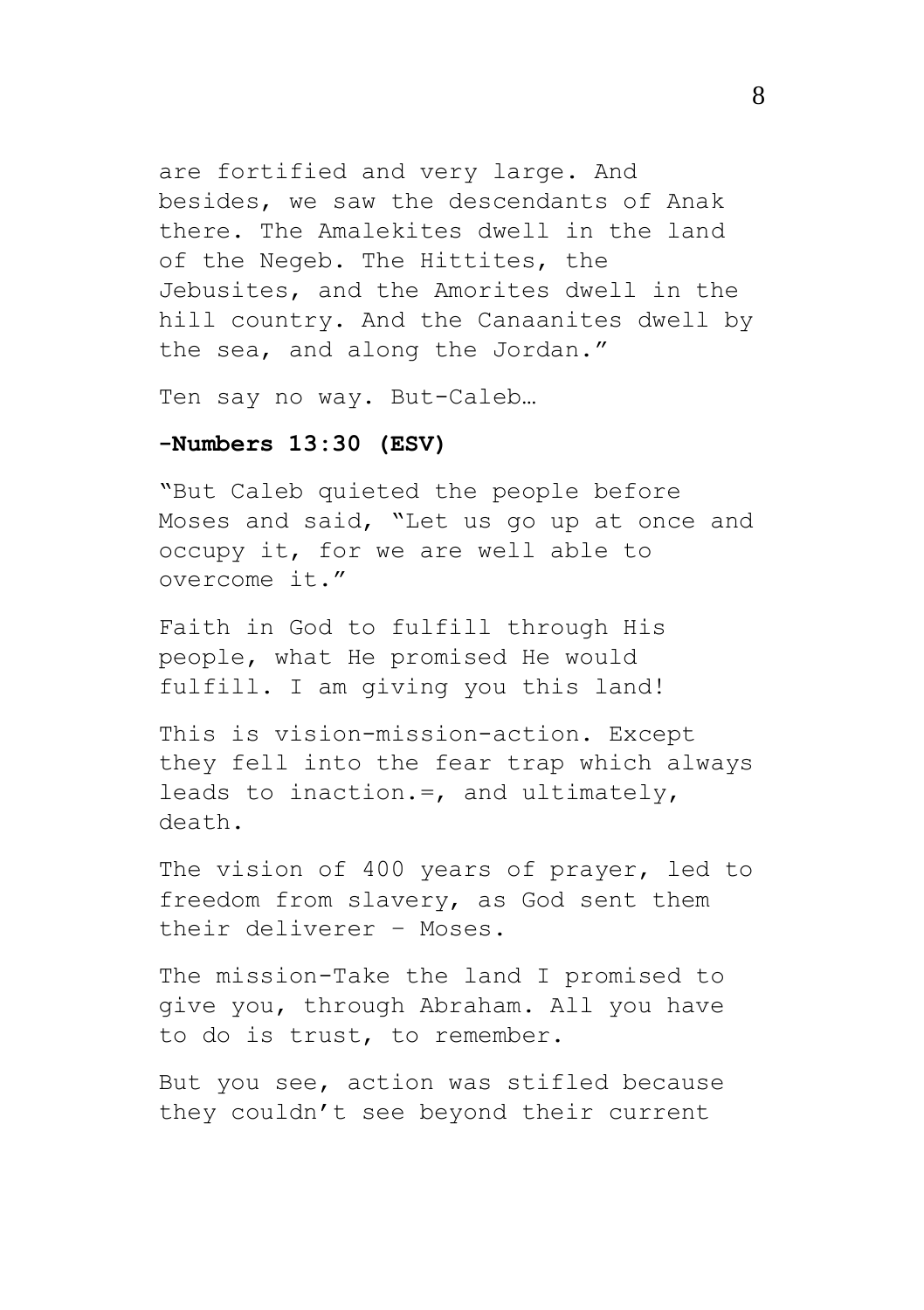circumstances to the promise of God. When God said the land was theirs -it was a done deal.

All they needed to do was to be faithfully obedient to take action fulfill they part of the plan.

It is the same for all of us, as individuals as well as a community of believers here as the local church.

The mission is always the same; "Go into all the world" (Matt 28:18-20). It is as simple as crossing the Jordan, but it's the challenge of the "change factor" which freezes us on the wrong shore line.

The culture changes constantly. Becoming more hostile toward the Gospel message or worse: (as that hostility should not be a surprise)

But the culture doesn't even know the gospel. Or who Jesus is, or what the Bible is. Vision then, for us, becomes, "How do we, as disciples of Jesus engage this culture" with the unchanging mission and message of Jesus?

We go back to see how they (The Church throughout History) did it. This is not a new challenge -it just happens to be our challenge -to remember, in order that we can be faithful within our own unique set of issues.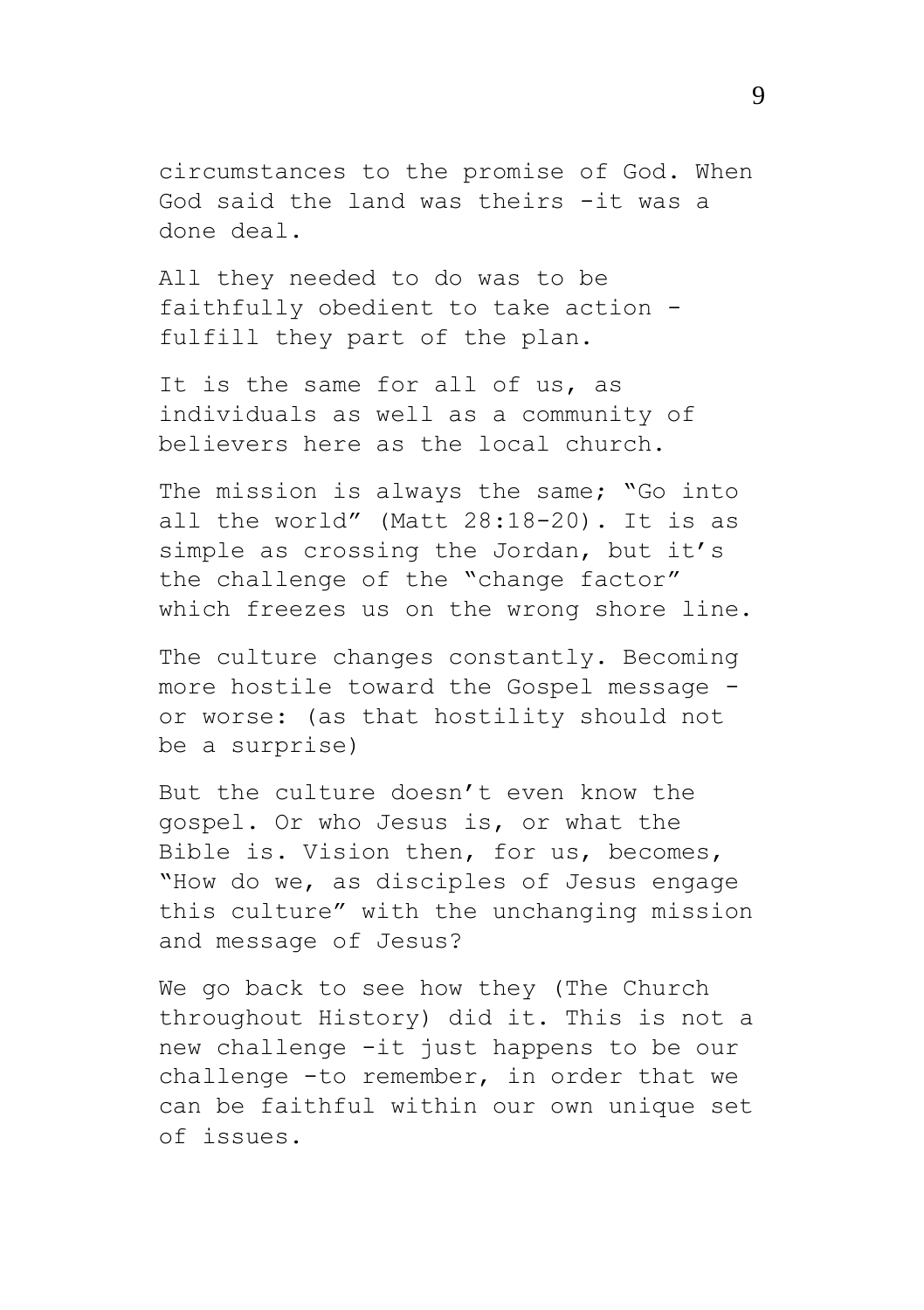In Joshua's time, the people of Israel needed the reminder of God's faithfulness in the journey. Why? Because what lay ahead were difficult challenges. They would need the encouragement of past victories:

## **-Joshua 4:19-24 (ESV)**

"The people came up out of the Jordan on the tenth day of the first month, and they encamped at Gilgal on the east border of Jericho. And those twelve stones, which they took out of the Jordan, Joshua set up at Gilgal. And he said to the people of Israel, "When your children ask their fathers in times to come, 'What do these stones mean?' then you shall let your children know, Israel passed over this Jordan on dry ground.' For the Lord your God dried up the waters of the Jordan for you until you passed over, as the Lord your God did to the Red Sea, which he dried up for us until we passed over, so that all the peoples of the earth may know that the hand of the Lord is mighty, that you may fear the Lord your God forever."

These people were slaves (Point #1)

Crossing the Jordan was the first step into who they were to be in the present. (Point #2) The free people of God, on mission in their world.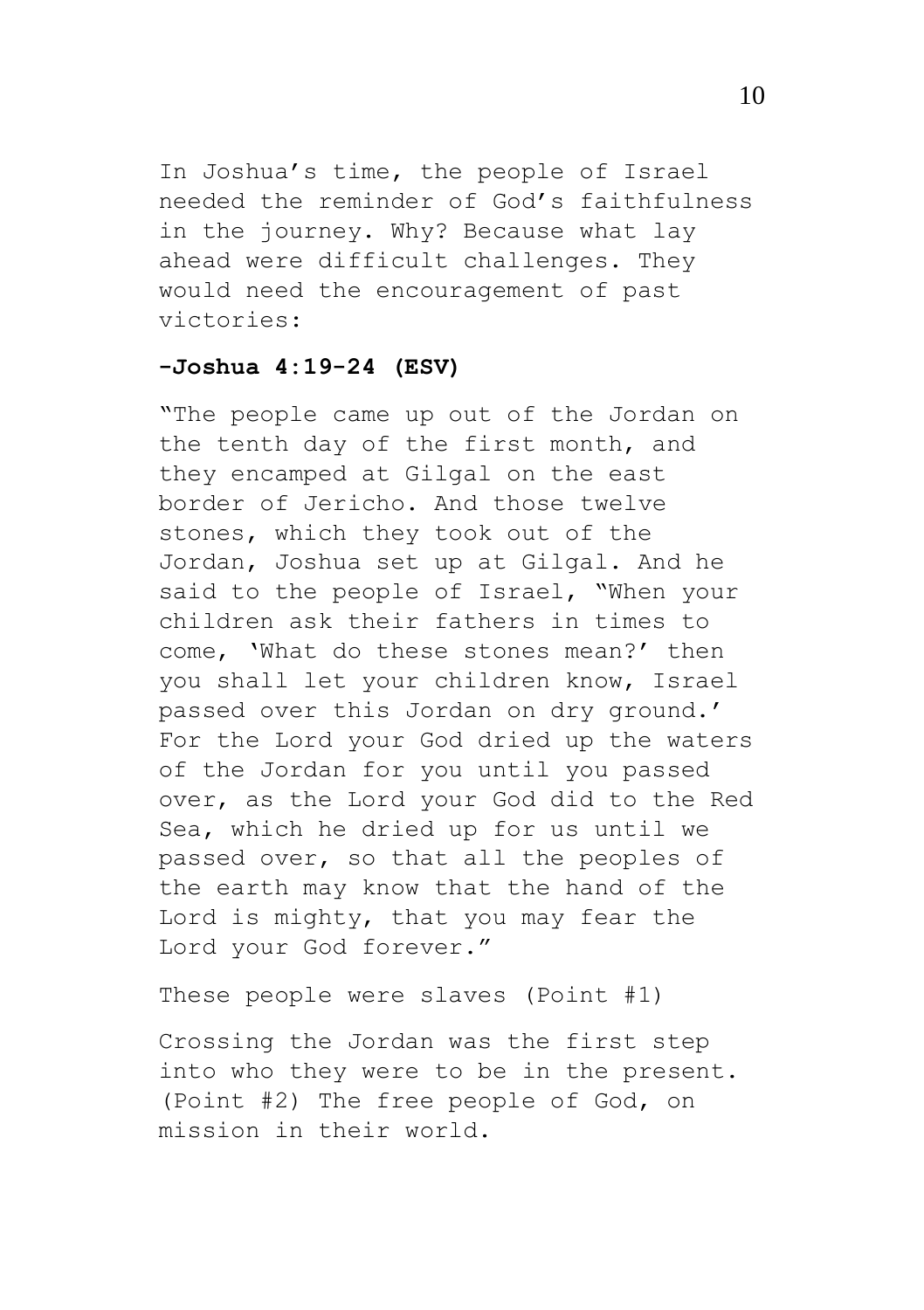"I am giving you this land, that you may live in the way I command, so that the nations may know me."

### **-Isaiah 42:6 (ESV)**

"I am the Lord; I have called you in righteousness; I will take you by the hand and keep you; I will give you as a covenant for the people, a light for the nations…"

Discipleship -knowing our bibles and engaging the culture around us -that is the mission of the church in the world.

Learning to be that salt and light, called to love and walk as Jesus walked.

Becoming the "people of God" in a hostile environment, for us, perhaps is a new experience. We have been blessed to live in and be citizens of this wonderful country.

But as time and culture changes, the church is being pushed to the edges of society – seen as closed minded, uncompromising and unchanging.

Cross over and take that land. An ancient challenge given to Joshua – is now given to us. It's too hard, they are too big, too mean. They hate the gospel and they think I'm crazy.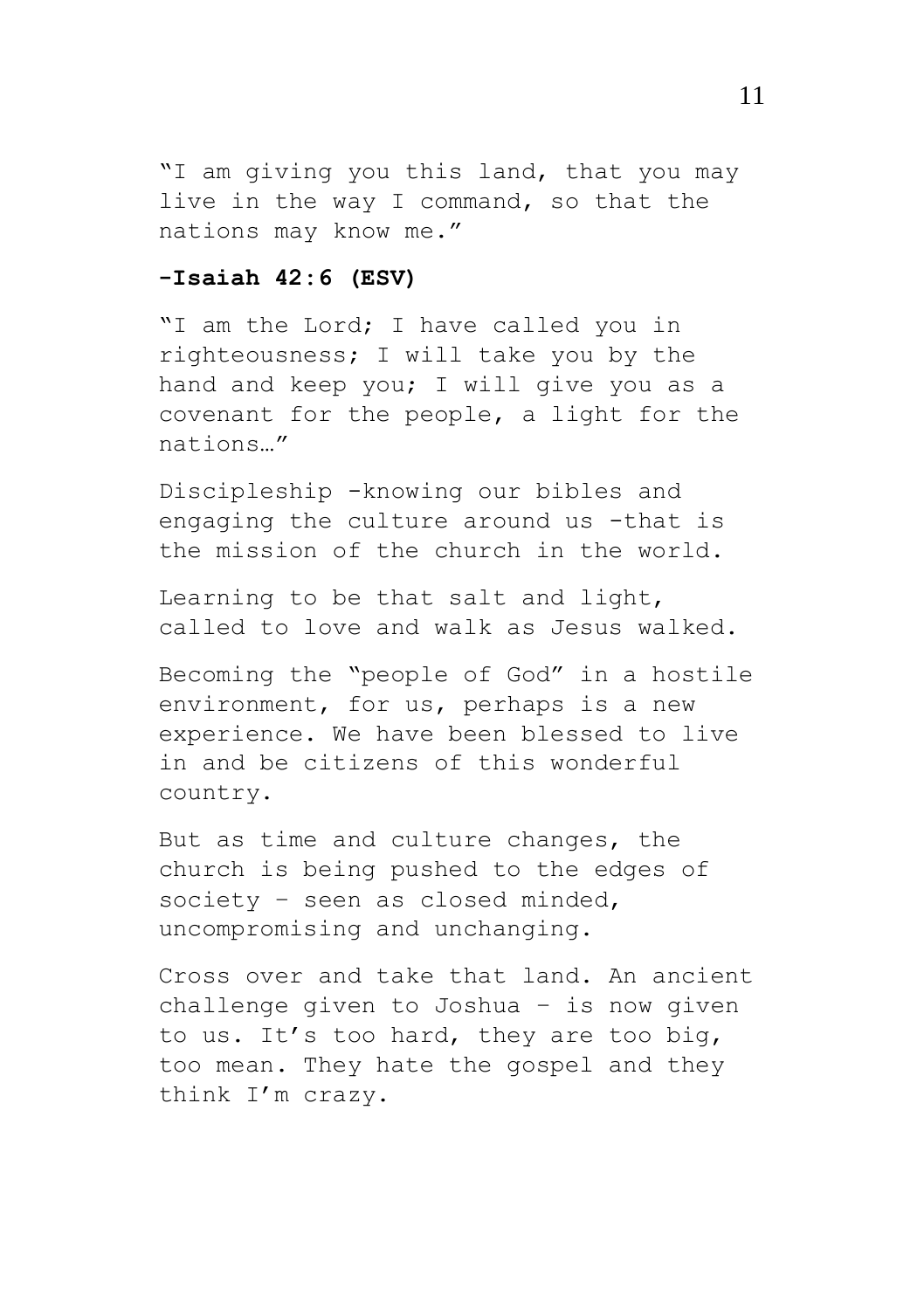Ok- but if I'm honest, given what people are believing nowadays as truth -me believing that a dead guy lives -well that's not near as crazy and quite easy to believe.

The reminder -the 12 stones -that God's promises hold true through the ages and all challenges. That to remember where we have been and all that God has done is important, as it builds our faith for the new challenges which lay ahead.

The challenges which Church of the Rock has faced in our first 44 years have been varied. Each one met by faithful people, being led by faithful people, believing that God had put them here.

Well, here we are, still growing, still moving forward and now being challenged with new things, new cultural challenges and yet, the same old mission.

Go into the world (Point #3) Who you will eventually become. We simply don't know what the future holds, but we do know God is faithful, as He always has been.

Joshua and the people of Israel realized this, and Joshua was obedient to do what God called Him to. One of the two people who were over 40, in fact they were into their 80's by that point.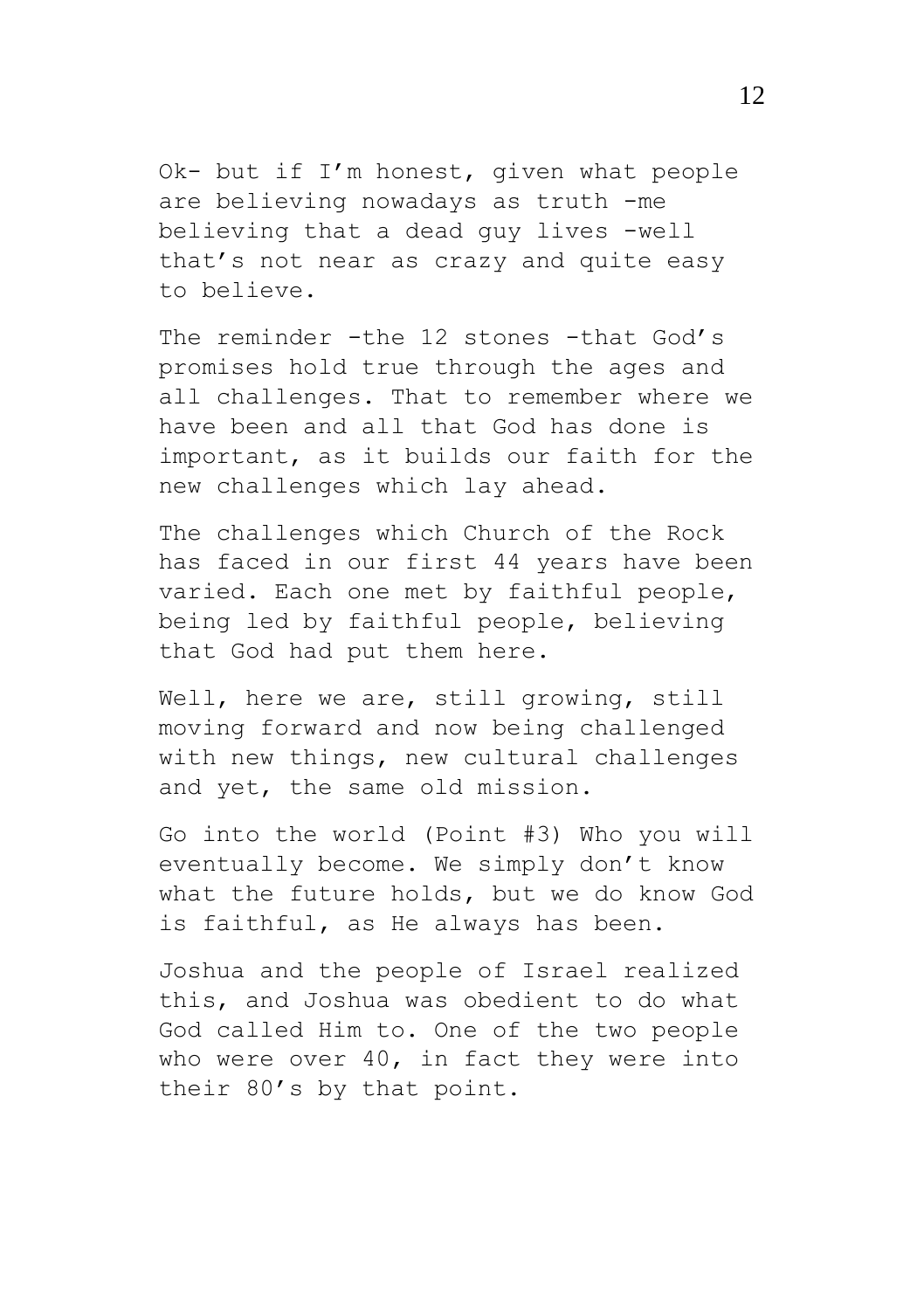Both he and Caleb were the lone survivors of not only the desert wanderings, but the miracles God performed in Egypt. Into their the 80's now and leading the group of people, now all 40 and under.

Honor the past! Learn from the past! Listen to the Caleb's of the world, the voices (faithful) of their generation. Why? Because they have something to offer to the current as well as the future generation.

The middle group of doers, the children raised during the 40 years of wanderings, took the promised land, led by the two who believed in God's promises.

Tell your children, another generation down, to look at these stones. Not as some kind of idol, but as a reminder of God's faithfulness.

I often wonder, in God's goodness, how I got here. Many of us do, I suspect. I was young once, and knew everything, as most young people do.

Yet that does not mean that the young generation has or knows nothing. In fact, they too, (you young people) bring something to the table. This community needs every generation if we are going to be healthy and grow forward.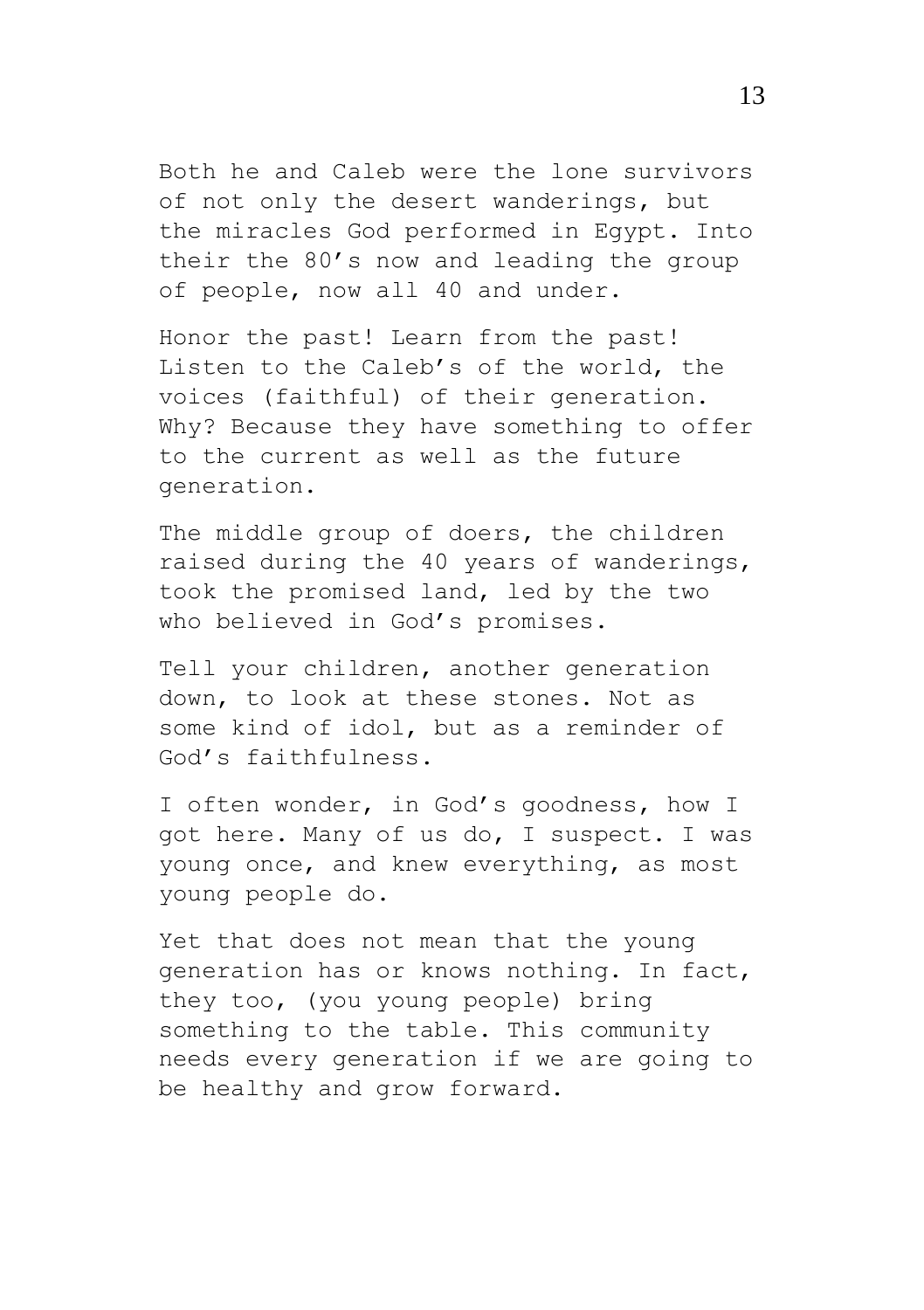In talking to a friend, a couple weeks ago, we were both reminded of where we've been, where we are, (We are now our parents age), and also, where we are headed.

We've been a part of this church for the better part of 35 years, and have watched our "youth leaders" grow into the older generation -ever faithful, but transitioning for many reasons into the later seasons of life.

Here we are, middling as it were, in our 50's -some days wondering, "How did we get here." That's the beauty of long-term faithfulness in one direction and in one place.

We have had the privilege of watching the next generation rise up, join the journey, and see how God's faithfulness is working in and through them.

We need each other, and every generation together! We get to see all that God has done (memory stones), enjoy and celebrate and lead in what He is doing.

Reaching down a couple rungs on the ladder to help the next generation by reminding them and discipling them into the call that God has for them, in the things He will have them do.